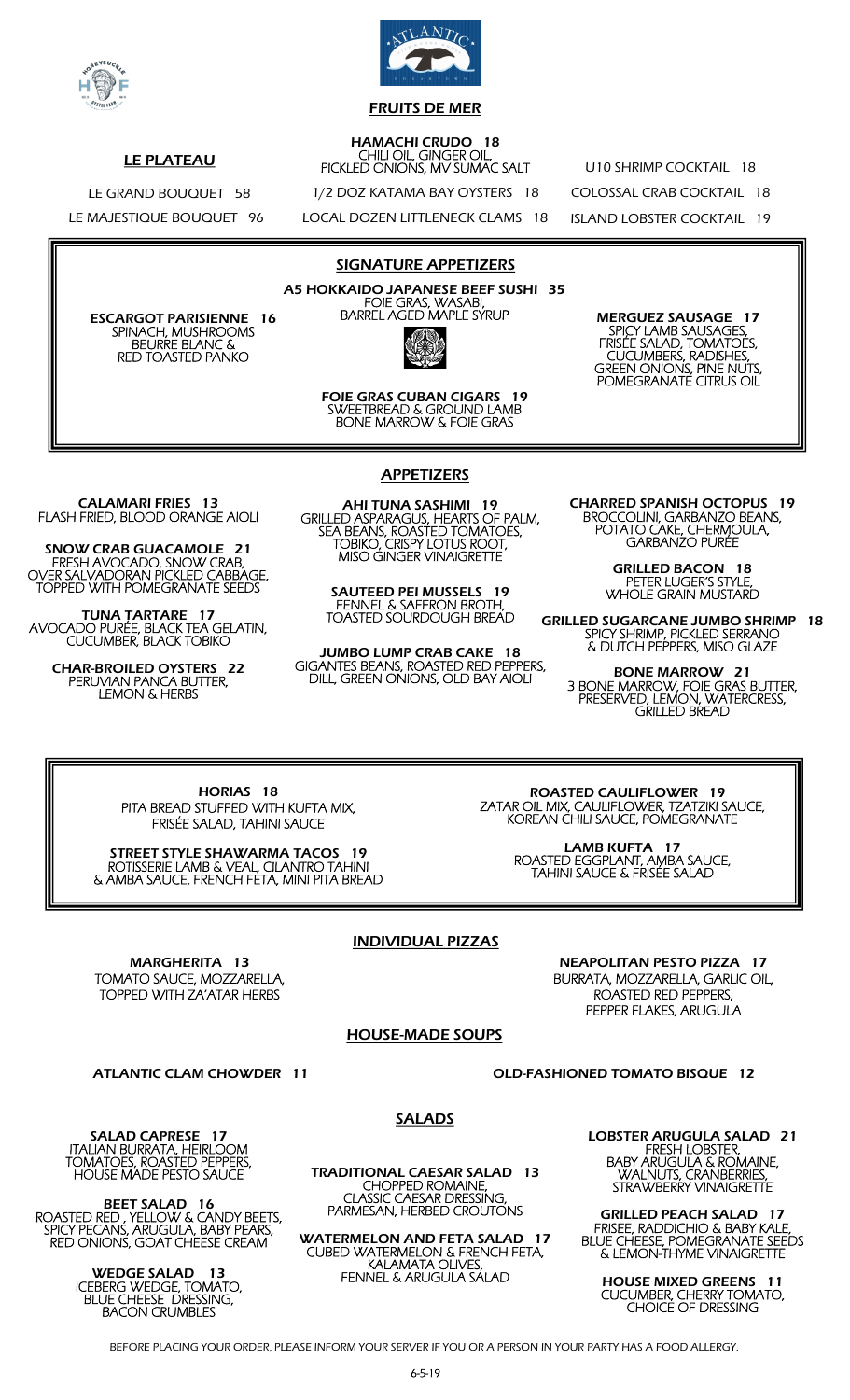| NAUGHTY SALT<br><b>STEAKS &amp; CHOPS</b>                                                                           |
|---------------------------------------------------------------------------------------------------------------------|
| USDA<br>USDA(<br>ALL OF OUR STEAKS ARE PRIME DRY-AGED<br>PRIME                                                      |
| PRIME FILET MIGNON 10 OZ 44<br><b>HOUSE MARINATED CAJUN RIBEYE 20 OZ 64</b><br>SPICY CRAWFISH HOLLANDAISE           |
| PRIME FILET AU POIVRE 10 OZ 44<br>BONE-IN RIBEYE 20 OZ 63                                                           |
| SKIRT STEAK 14 OZ 38<br><b>CHARRED ONION PURÉE.</b><br>PRIME SIRLOIN STEAK 16 OZ 53<br><b>CILANTRO CITRUS SAUCE</b> |
| <b>GRILLED PRIME COLORADO LAMB CHOPS 48</b><br>SAFFRON RISOTTO, RED WINE<br>& VEGETABLE NATURAL REDUCTION           |
| 16 OZ MILK FED VEAL CHOP PARMESAN 51<br>POMODORO SAUCE, BURRATA CHEESE, BASIL LEAVES                                |
| A5 HOKKAIDO JAPANESE BEEF WAGYU<br>*RARE TO MED-RARE ONLY<br><b>WAGYU STEAK 6 OZ</b><br>91<br><b>WAGYU</b>          |
| <b>ENHANCE YOUR CUT OF STEAK WITH ONE OF OUR SIGNATURE TOPPINGS</b>                                                 |
| FOIE GRAS 15 SUMMER TRUFFLE & MADEIRA REDUCTION 17 CABRALES CHEESE 7<br>OSCAR STYLE 18                              |



Ш